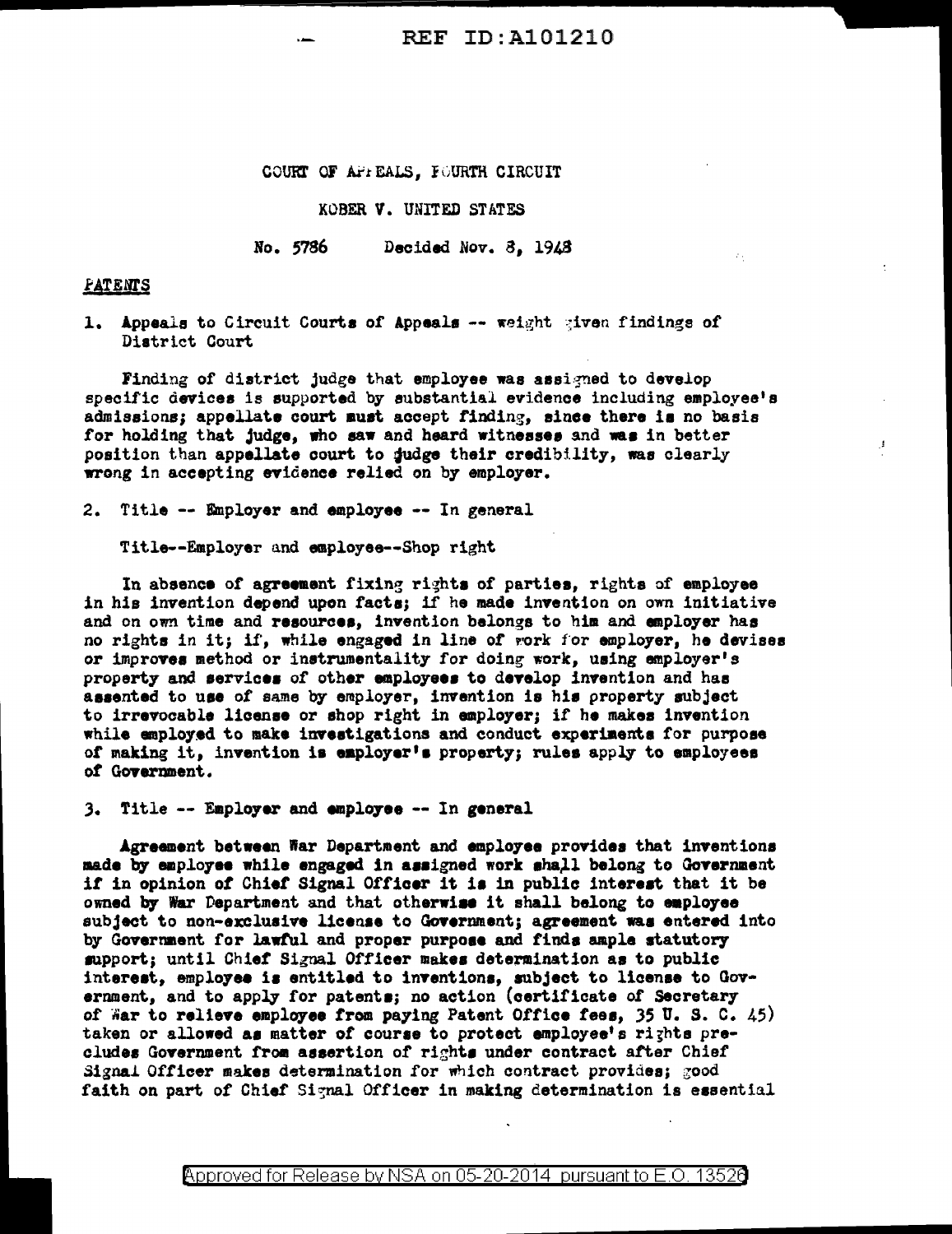

REF ID: A101240

to vest title in Government; his decision is reviewable for fraud, bad faith, or failure to exercise honest judgment; even if Chief Signal Officer acts in good faith, his determination would be set aside if he was fraudulently induced by false statements or other fraudulent conduct of subordinates or others.

4. Arbitration

Award of arbitrator may be impeached for fraudulent conduct in its procurement.

Appeal from District Court for Eastern District of Virginia.

Action by United States against William Kober for assignment of inventions. From judgment for plaintiff, defendant appeals. Affirmed.

MARK P. FRIEDLANDER (LEROY BENDHEIM on the brief) both of Washington, D.C., for appellant.

T. HAYWARD BROWN, Washington, D. C. (H.G. Morison, Washington, D.C., and George R. Humrickhouse, Alexandria, Va., on the brief) for appellee.

Before PARKER, Chief Judge, and SOPER and DOBIE, Circuit Judges.

PARKER, Chief Judge.

This is an appeal from a decree requiring the appellant William Kober to assign to the United States all rights in certain inventions covered by applications for patents pending in the Fatent Office, serial Nos. 543.744 and 686.093 respectively. The District Judge found that the inventions were made by appellant while he was employed by the United States and assigned to the duty of developing electrical appliances of the sort covered by the applications for patents, under a contract providing that title to such inventions should be vested in the United States upon a determination by the Chief Signal Officer, which had been duly made, that the public interest so required. The Listrict Judge held that the inventions belonged to the United States under the express terms of the contract, "as well as under the general law".

The facts are that appellant, a graduate engineer, was employed by the United States Army, Signal Corps, Engineering Laboratories, near Fort Monmouth, New Jersey, from January 1943 to January 1947. In January 1943, before being assigned to laboratory work involving research and development projects, he agreed to the provisions of "Patent Memorandum No. 3", which is as follows: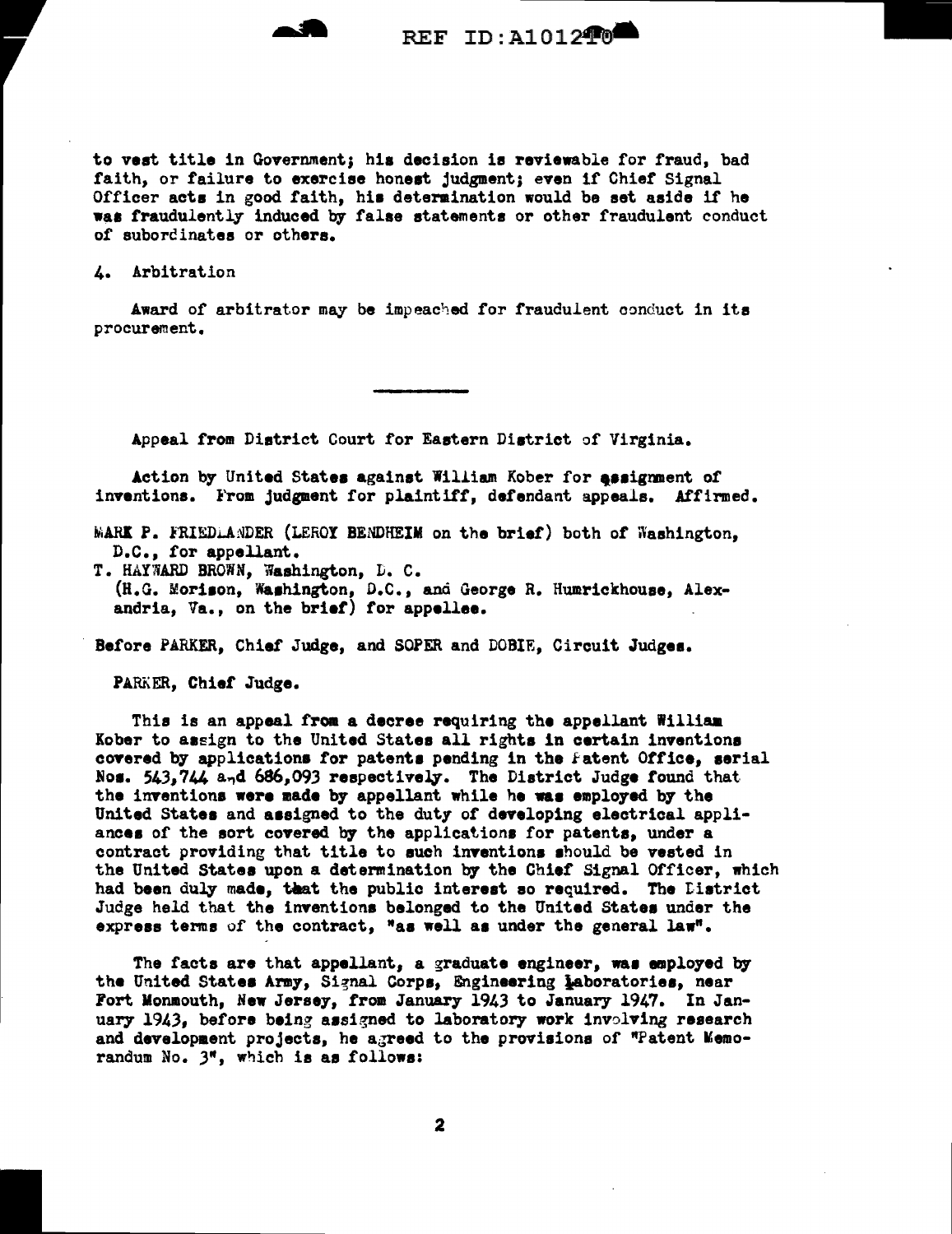"You are hereby assigned to develop improvement in arts of value to the Chief Signal Officer. It is expected that this work may result in the discovery of patentable features, and your assignment to this work is for the particular purpose of vesting in the United States all right, title and interest to any invention that you may make while engaged in the work assigned, if in the opinion of the Chief Signal Officer the public interest demands that the invention be owned and controlled by the War Department.

"Acceptance of assignment to this work will constitute an agreement on your part to execute the papers required for complete assignment of any such invention to the United States in case the Chief Signal Officer decides that the invention should remain secret, or to execute the papers necessary for making application for patent and the assignment of the patent to the United States if secrecy is not necessary or is necessary only for a limited time. In the case of an invention which the Chief Signal Officer decides should remain secret acceptance of this assignment also constitutes an agreement on your part that you will not disclose the invention to unauthorized persons until such time as you are informed in writing by the Director of the Signal Corps Ground Signal Service, that the need for secrecy has ceased.

"The assignment of the invention to the United States must be drafted in form to comply with requirements of law relating to patent applications coming under this category; but such assignment or instrument of transfer may in a proper case include suitable reservations to enable you to retain or repossess your commercial rights, in whole or in part, if and when the need for secrecy ceases to exist.

"This notice of assignment to develop improvements in arts of value to the Signal Corps shall not be construed as divesting you of ownership of any invention made by you while engaged on this work, other than those which in the opinion of the Chief Signal Officer should be owned and controlled by the War Department to safeguard the public interest, except that the United States shall be entitled to a nonexclusive license to any and all inventions made by you in the course of the work assigned in the same way as if this special assignment had not been made."

(1) In February or March 1943, appellant conceived an invention relating to an alternating current generator, and in August 1944 an invention designed to maintain within limits the voltage output of a generator notwithstanding varying loads. He contends that he was not assigned to the development of these devices under his contract of employment; but the District Judge has found that he was so assigned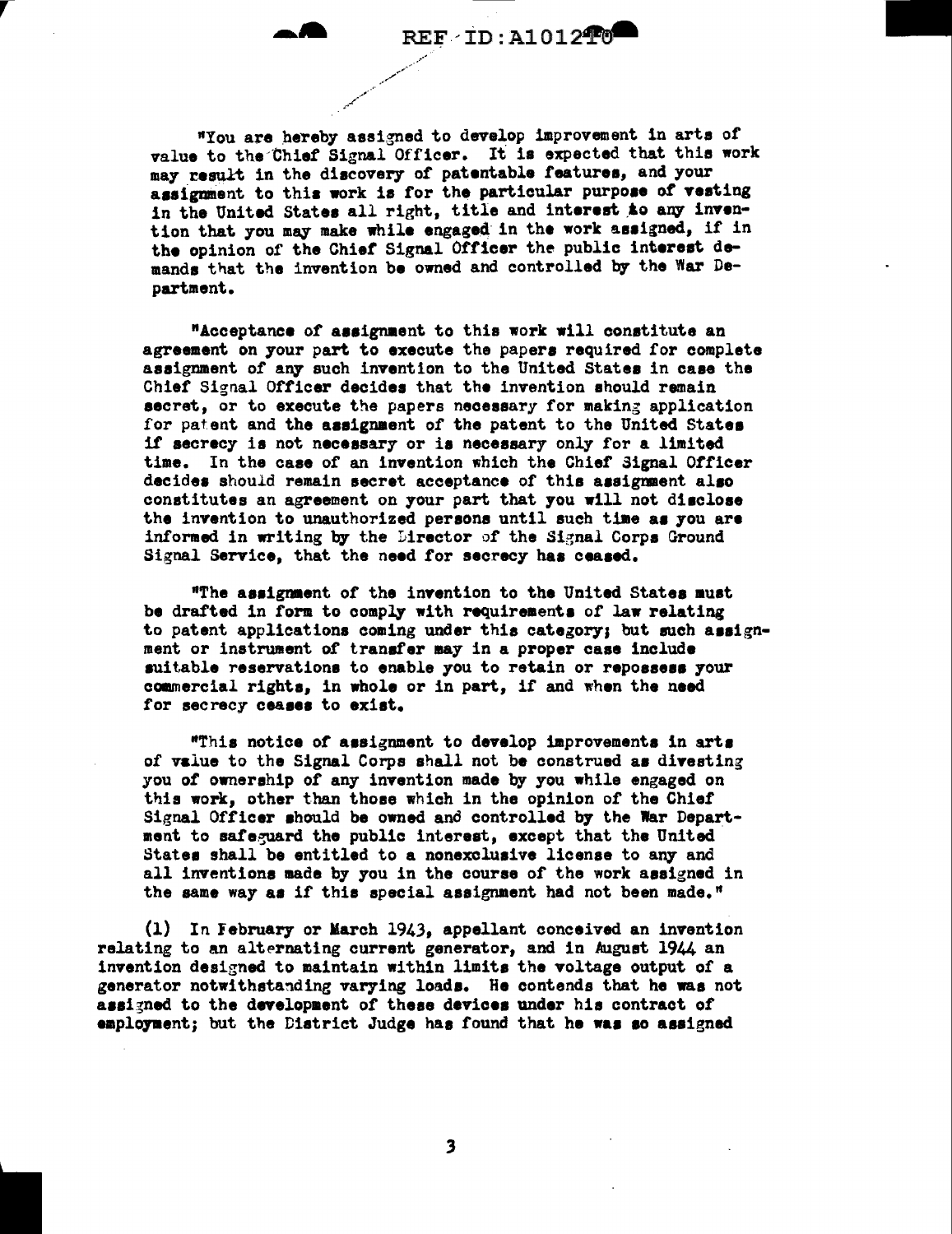and this finding is supported by substantial evidence including admiss. made by appellant himself in statements filed by him as a basis of promotion in the goyernaent service. We must accept this finding, since there is no basis for holding that the judge who saw and heard the witnesses and was in better position than we are to judge their credibility. was clearly wrong in accepting the evidence relied on by the Government. In making applications for patents on these inventions, appellant secured and filed certificates of the Secretary of War that the inventions were likely to be used in the public interest and was relieved of the payment of fees of the Patent Office under the Act of May 3, 1883, as amended, 35 u.s.c.A. 45.

In 1946, appellant prepared a document showing the theory of the first of his patents; and this was used by his superior, a Colonel M07nahan, without h11 knowledge, in negotiations with officials of the General Electric Company looking to the manufacture of the device for the Government. Appellant protested against this disclosure and considerable feeling was developed between him and Colonel Moynahan. He waa ordered to make a public apology for language which he had used to Colonel Moynahan, and resigned his position rather than do so. Demand waa then made upon him that he either execute to the Government licensee authorizing it to license others under the patents or make assignments to the Government retaining licenses for himself which would authorize him to enter into any commercial arrangements covering the patents that he might desire. Upon hia retuaal to accede to this demand, the Chief Signal Officer of the United States, Major General S. B. Akin, made a tinding that, in hia opinion, the public intereat daaanded that the invention described in appellant's applications be owned and controlled by the War Department and enclosed papers of assignment for him to execute. He refused to execute these, and this suff was thereupon instituted to require him to assign to the Government his rights under the patent applications.

At the hearing in the court below Major General Akin testified that he made the determination that it was in the public interest for the patents to be owned and controlled by the War Department on recommendations submitted by his technical advisers and on his personal knowledge of the facts in the case. He stated that the facts laid before him were that the devices covered by appellant's inventions were needed by the armed forces of the United States and that it was desirable that the Government own the patents in order to secure quantity production by private manufacturers and lower prices as a result of such production. He said that he knew nothing about the controversy that had arisen between appellant and Colonel Moynahan or the feeling resulting therefrom. There is not the slightest evidence that General Akin acted otherwise than in entire good faith in making the determination or that any person who furnished information to him with regard to the matter was actuated by improper motives. Counselfor appellant complain that they were stopped in their examination of General Akin; but the record shows that thorough examination waa permitted ae to the facts which were before the General and that

4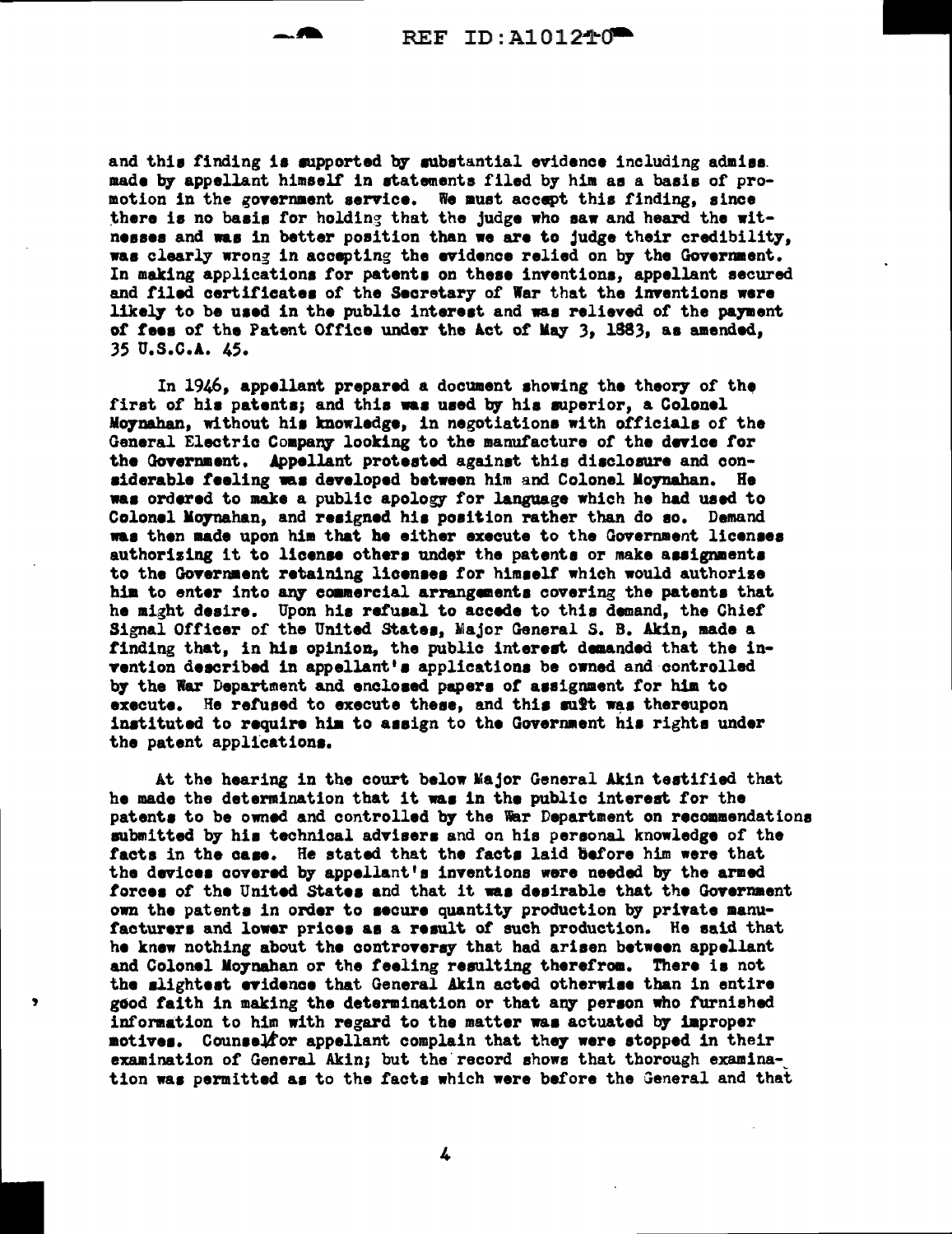the court merely declined to permit examination to ehow that he had made a mistake. While counsel stated generally that they proposed to show that fraud was perpetrated upon the General in securing his determination, this appears to be mere brutum fulmen, with no specific question or offer of proof to support the statement.

 $\ddot{\phantom{0}}$ 

(2) Upon these facts, we think that the judgment appealed from waa clearly correct. In the absence of agreement fixing the rights of the parties, the rights of an employee in an invention which he has made are subject to different rules dependent upon the facta. If he has made the invention on his own initiative and on his own time and resources, the invention belongs to him and the employer haa no righta in it. If while engaged in a certain line of work for his employer he has devised or improved a method or instrumentality for doing the work, using the property of the employer and the aervices of other employees to develop hie invention and haa aeaented to the use of same by the employer, the invention is hie property subject to an irrevocable license, or shop right, in the employer. If he makes an invention while employed to make investigations and conduct experiments for the purpose of making it. the invention is the property of the employer, who is entitled to the fruits of the labor for which he contracted. These rules apply to  $e^{\frac{1}{2}}$ ployees of the Government as well as to those of private persons. See United States v. Dubilier Condenser Corporation, 289 U.S. 178 (17 USPQ) 154), and Houghton v. United States,  $4$  Cir., 23 F. 2d 386, where this court discussed the matter fully with citation of the applicable authorities. In the case at bar, however, these rulea need not be conaidered except as furnishing background for the agreement of the parties heretofore quoted which deals fully with the matter. The effect of that agreement, aside from the provisions for secrecy, is to provide that any invention made by appellant while engaged in the work to which he hae been assigned shall belong to the Uniteddistates, if in the opinion of the Chief Signal Officer it is in the public interest that it be owned and controlled by the War Department, otherwise it shall belong to appellant subject to a non exclusive license on the part of the United Statea. The determination b7 General Akin fulfilled the condition *ot*  the contract and vested title to the invention in the United Statea.

(3) Appellant questions the validity of the contract on the ground that it is lacking in statutory foundation. If it were held invalid, this would not help appellant, as the Government would then be entitled to the invention on the ground that appellant had made it while employed for the purpose of conducting investigations and making experiments from which it was anticipated that patentable inventions would result. We do not think, however, that the contract is invalid. On the contrary, it is a reasonable agreement entered into by the Govern-<br>ment for a lawful and proper purpose and finds ample support in the statutes. See Act of August 29, 1916, c. 418, sec. l, 39 stat. 622, 10 u.s.c:A. 1223; Act of July 2, 1942, c. 477, sec. 8, 56 Stat. 631- 632.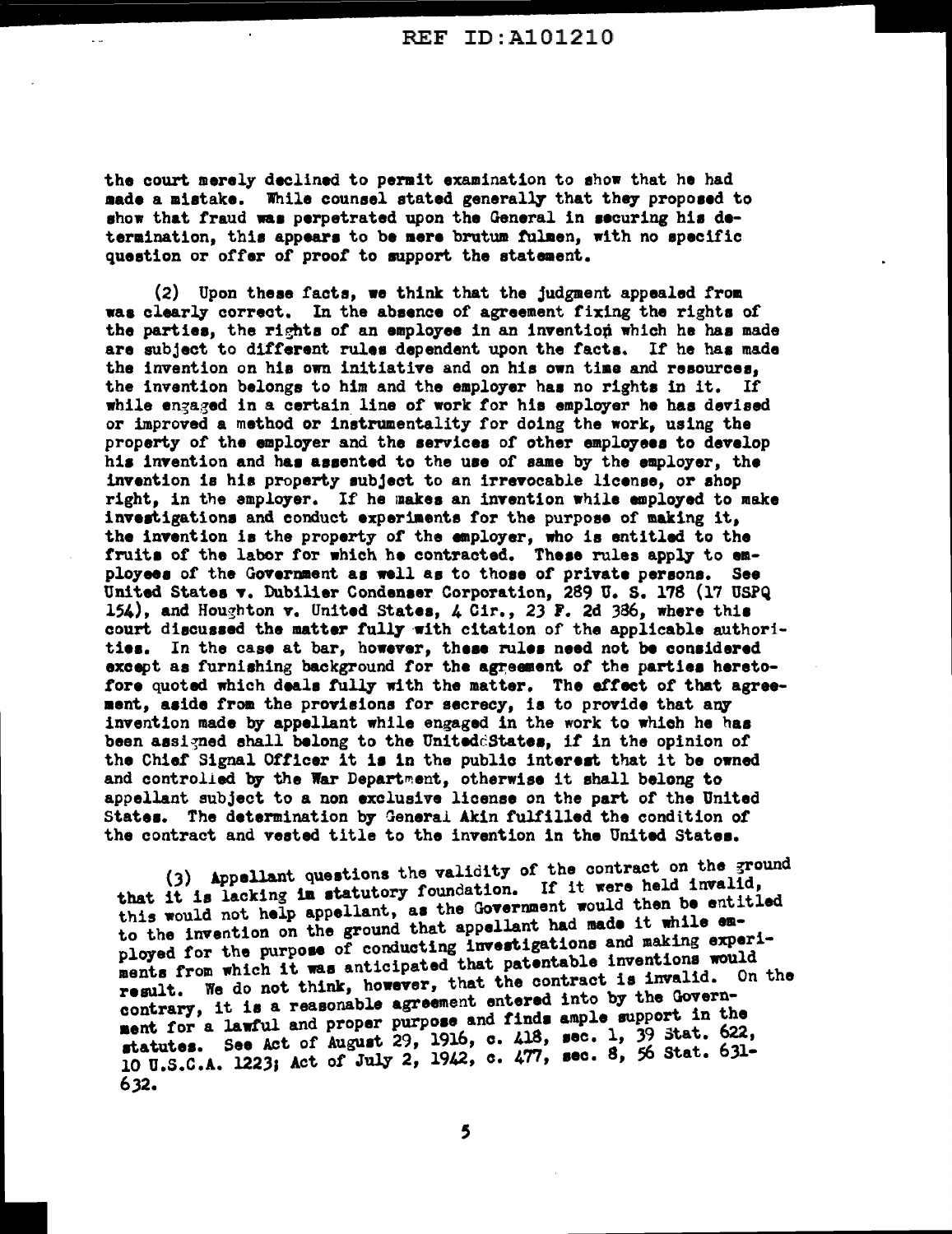It is argued that the contract, properly construed, does not authorize any determination by the Chief Signal Officer "except to insure military secrecy or to safeguard the public interest in a military way". It is perfectly clear from a reading of the contract, however, that the provisions as to secrecy are entirely separate and distinct from those relating to the determination that the public interest requires ownership and control by the war department. The provision of paragraph two of the contract, upon which appellant relies, relating to a determination by the Chief Signal Officer that the invention should remain secret, provides for an assignment in such case of the invention as distinguished from the patent. This is followed by a provision requiring the assignment of the patent, "if secrecy is not necessary or is necessary for only a limited time". The paragraph closes with a requirement that the invention be not disclosed until the need for secrecy has expired. The third paragraph relates to form of assignments of patents as to which secrecy is required, but provides that reservations of rights may be made "in a proper case" to be asserted when need of secrecy has expired. The final paragraph makes clear that by a "proper case" is meant a case in which the Chief Signal Officer has not determined that the patent should be "owned and controlled by the war department to safeguard the public interest." That paragraph makes it equally clear, when considered with the first paragraph, that such a determination by the Chief Signal Officer vests the right to such invention in the United States.

And we do not think that the rights of the United States were in any way prejudiced by the fact that appellant was allowed to apply for patents with assignment of licenses to the Government, or that certificates of the Secretary of War were filed to permit this to be done without payment of Patent Office fees, as allowed by the Act of 1883, as amended. Until the Chief Signal Officer made his determination with respect to the public interest, appellant was entitled to his inventions, subject to this aicense, and to apply for patents to protect same; and no action taken or allowed as a matter of course for the protection of rights, which were undoubtedly his until action by the Chief Signal Officer, should be held to preclude the Government from assertion of rights under the contract after the Chief Signal Officer made the determination for which the contract provides. See Houghton v. United States, supra; Grand Trunk Western Railway v. United States, 252 U.S. 112; Wisconsin Central R. Co. v. United States, 164 U.S. 190.

We quite agree with appellant that good faith on the part of the Chief Signal Officer in making the determination for which the contract provides was essential to vest title to the inventions in the United States, and that his decision would be reviewable for fraud, bad faith, or failure to exercise an honest judgment. United States v. Gleason, 175 U. S. 588; Kihlberg v. United States, 97 U.S. 398. There is nothing in the record, however, upon which to base a contention of fraud, bad faith or failure to exercise an honest judgment, nor is there any basis for saying that evidence to this effect was excluded. As stated above, general charges